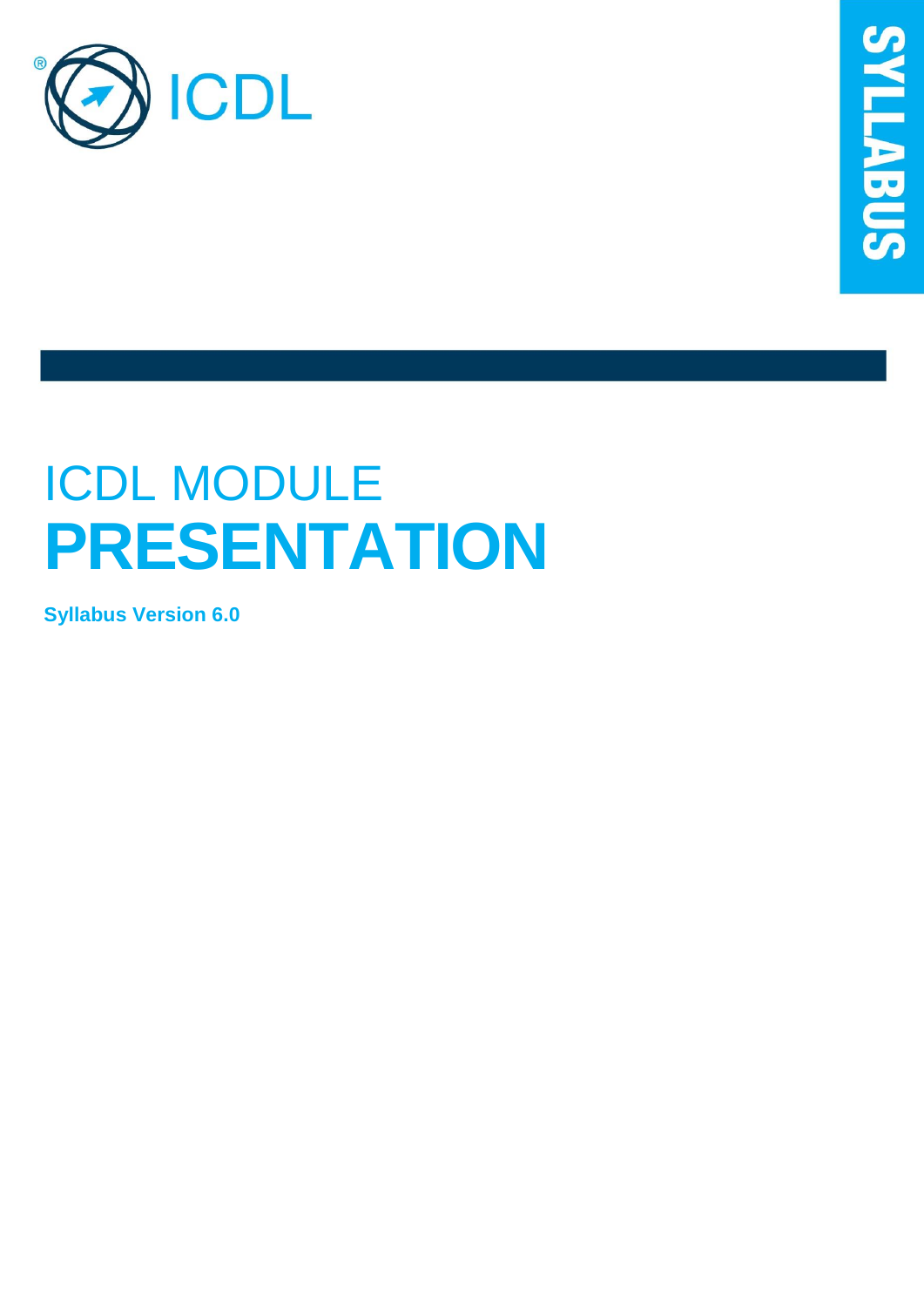#### **Purpose**

This document details the syllabus for the Presentation module. The syllabus describes, through learning outcomes, the knowledge and skills that a candidate for the Presentation module should possess. The syllabus also provides the basis for the theory and practice-based test in this module.

#### **Copyright © 1997 - 2016 ECDL Foundation**

All rights reserved. No part of this publication may be reproduced in any form except as permitted by ECDL Foundation. Enquiries for permission to reproduce material should be directed to ECDL Foundation.

#### **Disclaimer**

Although every care has been taken by ECDL Foundation in the preparation of this publication, no warranty is given by ECDL Foundation, as publisher, as to the completeness of the information contained within it and neither shall ECDL Foundation be responsible or liable for any errors, omissions, inaccuracies, loss or damage whatsoever arising by virtue of such information or any instructions or advice contained within this publication. Changes may be made by ECDL Foundation at its own discretion and at any time without notice.

ECDL Foundation is a registered business name of The European Computer Driving Licence Foundation Limited. International Computer Driving Licence, ICDL and related logos are all registered Trade Marks of ECDL Foundation. All rights reserved.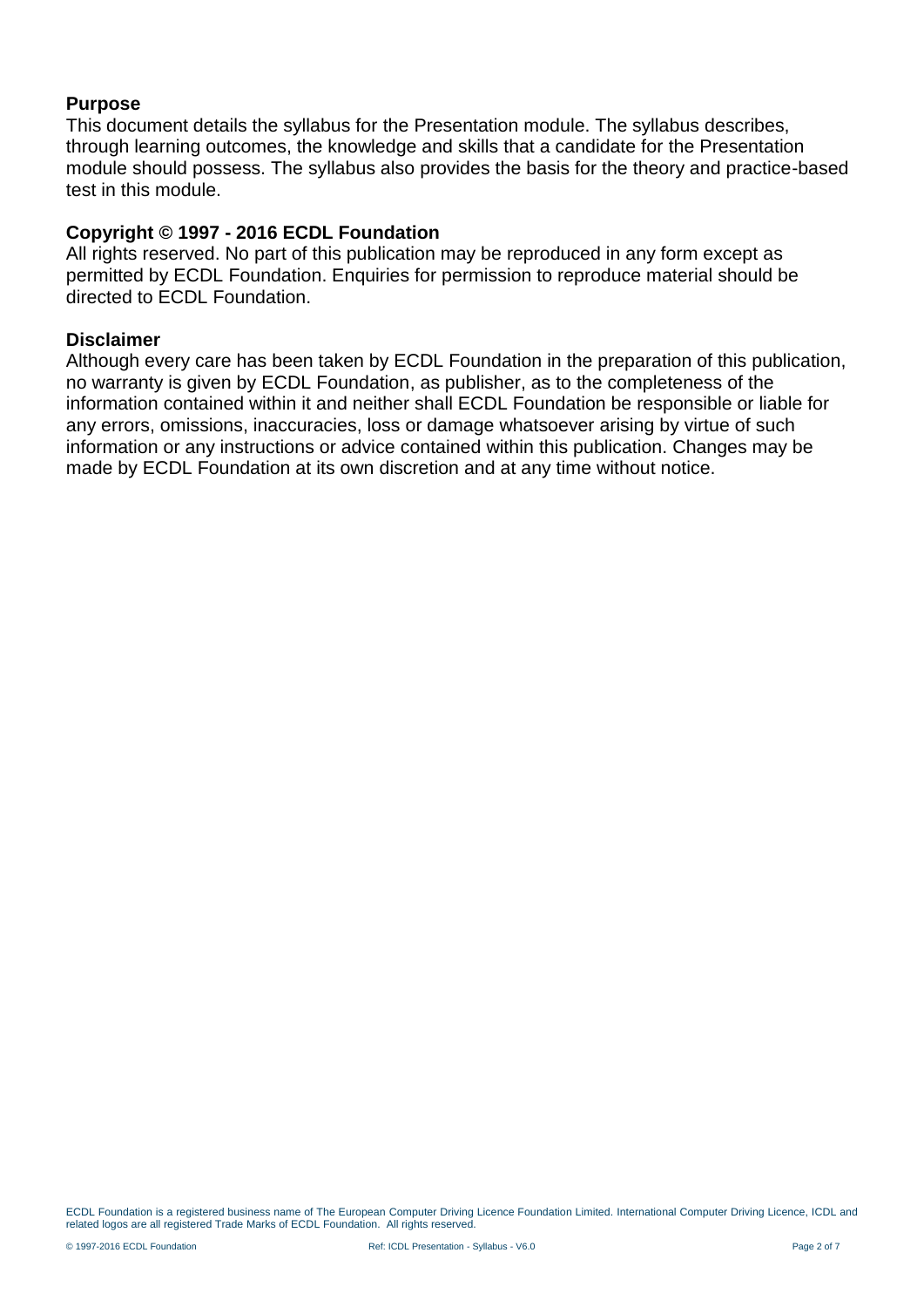## **Presentation Module**

This module sets out essential concepts and skills relating to demonstrating competence in using presentation software.

### **Module Goals**

Successful candidates will be able to:

- Work with presentations and save them in different file formats, locally or in the cloud.
- Use available help resources to enhance productivity.
- Understand different presentation views and when to use them, choose different built-in slide layouts, designs and themes.
- Enter, edit and format text and tables in presentations. Recognise good practise in applying unique titles to slides and creating consistent slide content by using the master slide.
- Choose, create and format charts to communicate information meaningfully.
- Insert, edit and align pictures and drawn objects.
- Apply animation and transition effects to presentations, and check and correct presentation content before printing and presenting.

| <b>CATEGORY</b>                       | <b>SKILL SET</b>                  | REF.  | <b>TASK ITEM</b>                                                                                                                                 |
|---------------------------------------|-----------------------------------|-------|--------------------------------------------------------------------------------------------------------------------------------------------------|
| 1 Using the<br><b>Application</b>     | 1.1 Working with<br>Presentations | 1.1.1 | Open, close a presentation application. Open,<br>close presentation(s).                                                                          |
|                                       |                                   | 1.1.2 | Create a new presentation based on default<br>template, other available template locally or<br>online.                                           |
|                                       |                                   | 1.1.3 | Save a presentation to a location on a local,<br>online drive. Save a presentation under another<br>name to a location on a local, online drive. |
|                                       |                                   | 1.1.4 | Save a presentation as another file type like: pdf,<br>show, image file format.                                                                  |
|                                       |                                   | 1.1.5 | Switch between open presentations.                                                                                                               |
|                                       | 1.2 Enhancing<br>Productivity     | 1.2.1 | Set basic options/preferences in the application:<br>user name, default folder to open, save files.                                              |
|                                       |                                   | 1.2.2 | Use available help resources.                                                                                                                    |
|                                       |                                   | 1.2.3 | Use magnification/zoom tools.                                                                                                                    |
|                                       |                                   | 1.2.4 | Display, hide built-in toolbars. Restore, minimise<br>the ribbon.                                                                                |
| 2 Developing a<br><b>Presentation</b> | 2.1 Presentation Views            | 2.1.1 | Understand the uses of different presentation<br>view modes: normal, slide sorter, master, notes<br>page, outline, slide show.                   |
|                                       |                                   | 2.1.2 | Switch between presentation view modes:<br>normal, slide sorter, master, notes page, outline.                                                    |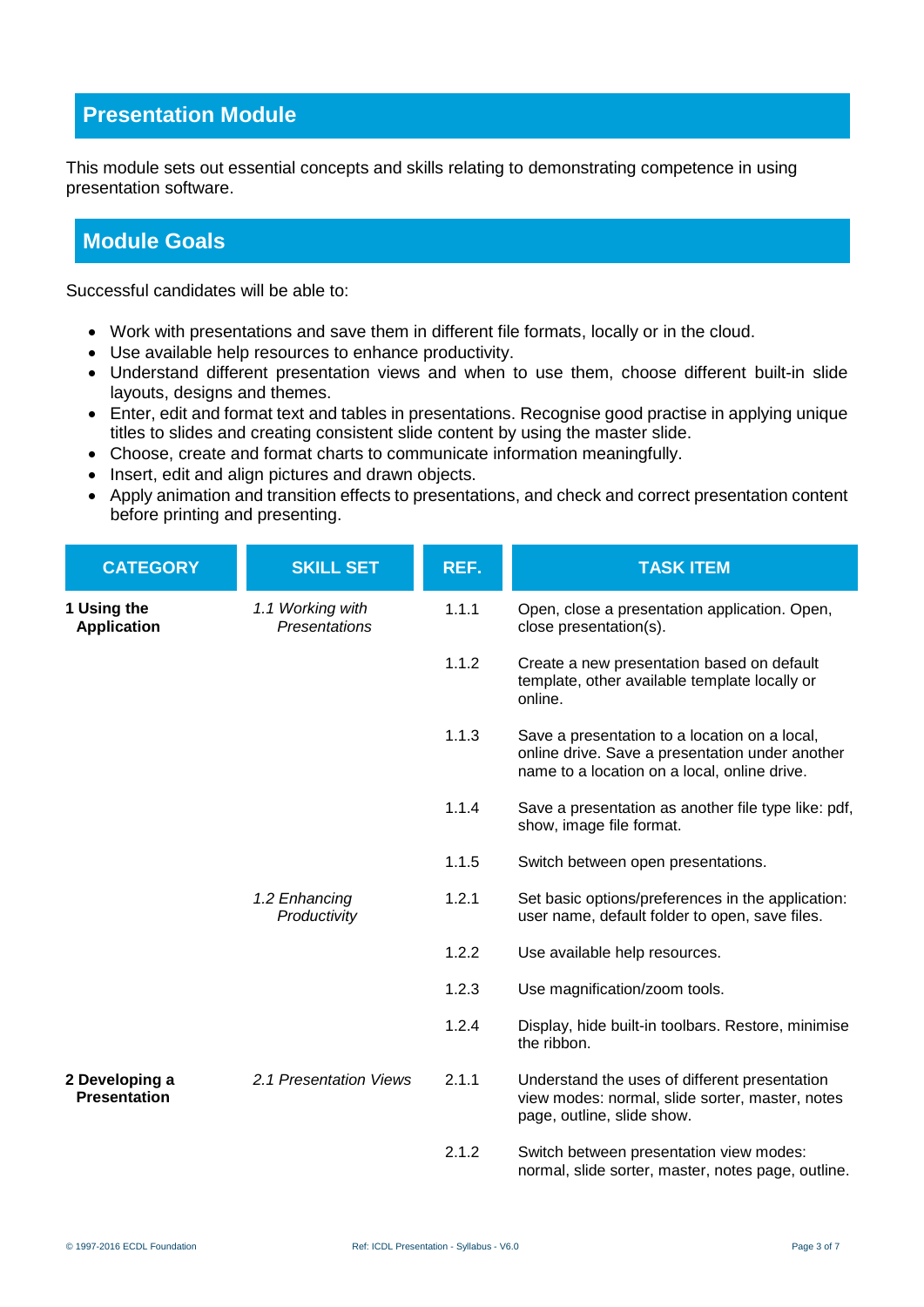| <b>CATEGORY</b> | <b>SKILL SET</b>  | REF.  | <b>TASK ITEM</b>                                                                                                                                                                 |
|-----------------|-------------------|-------|----------------------------------------------------------------------------------------------------------------------------------------------------------------------------------|
|                 |                   | 2.1.3 | Recognise good practice in adding slide titles:<br>use a different title for each slide to distinguish<br>between slides in outline view, when navigating<br>in slide show view. |
|                 | 2.2 Slides        | 2.2.1 | Apply a different built-in slide layout to a slide.                                                                                                                              |
|                 |                   | 2.2.2 | Apply a built-in design template, theme to a<br>presentation.                                                                                                                    |
|                 |                   | 2.2.3 | Apply background colour on specific slide(s), all<br>slides in a presentation.                                                                                                   |
|                 |                   | 2.2.4 | Add a new slide with a specific slide layout like:<br>title slide, title and content, title only, blank.                                                                         |
|                 |                   | 2.2.5 | Copy, move slides within the presentation,<br>between open presentations.                                                                                                        |
|                 |                   | 2.2.6 | Delete slide(s).                                                                                                                                                                 |
|                 | 2.3 Master Slide  | 2.3.1 | Recognise good practice in maintaining a<br>consistent design and format throughout a<br>presentation by using the master slide.                                                 |
|                 |                   | 2.3.2 | Insert a graphical object (picture, drawn object)<br>into a master slide. Remove a graphical object<br>from a master slide.                                                      |
|                 |                   | 2.3.3 | Apply text formatting in a master slide: font sizes,<br>font types, font colour.                                                                                                 |
| 3 Text          | 3.1 Handling Text | 3.1.1 | Recognise good practice in creating slide<br>content: use short concise phrases, bullet points,<br>numbered lists.                                                               |
|                 |                   | 3.1.2 | Enter text in a placeholder in normal view. Enter<br>text in outline view.                                                                                                       |
|                 |                   | 3.1.3 | Edit text in a presentation.                                                                                                                                                     |
|                 |                   | 3.1.4 | Copy, move text within a presentation, between<br>open presentations.                                                                                                            |
|                 |                   | 3.1.5 | Delete text.                                                                                                                                                                     |
|                 |                   | 3.1.6 | Use the undo, redo command.                                                                                                                                                      |
|                 |                   | 3.1.7 | Apply, modify, remove indents on text, bulleted<br>lists, numbered lists.                                                                                                        |
|                 | 3.2 Formatting    | 3.2.1 | Apply text formatting: font size, font type.                                                                                                                                     |
|                 |                   | 3.2.2 | Apply text formatting: bold, italic, underline,<br>shadow.                                                                                                                       |
|                 |                   | 3.2.3 | Apply font colour to text.                                                                                                                                                       |
|                 |                   | 3.2.4 | Apply case changes to text.                                                                                                                                                      |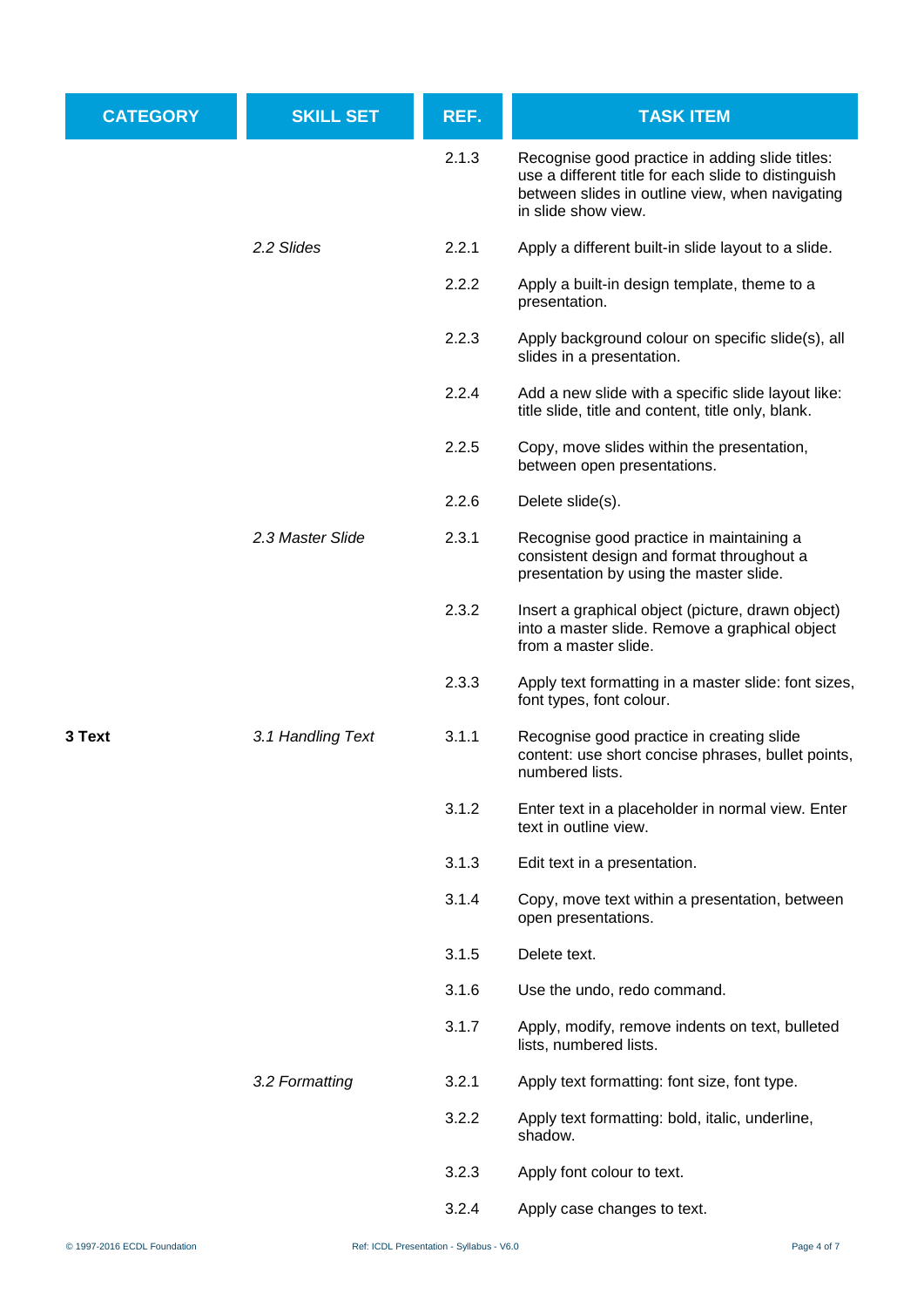| <b>CATEGORY</b>            | <b>SKILL SET</b>        | REF.  | <b>TASK ITEM</b>                                                                                                                                                     |
|----------------------------|-------------------------|-------|----------------------------------------------------------------------------------------------------------------------------------------------------------------------|
|                            |                         | 3.2.5 | Align text: left, centre, right in a text frame.                                                                                                                     |
|                            |                         | 3.2.6 | Apply spacing above, below text, bulleted lists,<br>numbered lists. Apply line spacing within text,<br>bulleted lists, numbered lists: single, 1.5 lines,<br>double. |
|                            |                         | 3.2.7 | Switch between the different standard bullet,<br>number styles in a list.                                                                                            |
|                            |                         | 3.2.8 | Insert, edit, remove a hyperlink.                                                                                                                                    |
|                            | 3.3 Tables              | 3.3.1 | Create, delete a table.                                                                                                                                              |
|                            |                         | 3.3.2 | Enter, edit text in a table.                                                                                                                                         |
|                            |                         | 3.3.3 | Select cells, rows, columns, entire table.                                                                                                                           |
|                            |                         | 3.3.4 | Insert, delete rows and columns.                                                                                                                                     |
| 4 Charts                   |                         | 3.3.5 | Modify column width, row height.                                                                                                                                     |
|                            | 4.1 Using Charts        | 4.1.1 | Input data to create built-in charts in a<br>presentation: column, bar, line, pie.                                                                                   |
|                            |                         | 4.1.2 | Select a chart.                                                                                                                                                      |
|                            |                         | 4.1.3 | Change the chart type.                                                                                                                                               |
|                            |                         | 4.1.4 | Add, remove, edit a chart title.                                                                                                                                     |
|                            |                         | 4.1.5 | Add data labels to a chart: values/numbers,<br>percentages.                                                                                                          |
|                            |                         | 4.1.6 | Change the background colour of a chart.                                                                                                                             |
|                            |                         | 4.1.7 | Change the column, bar, line, pie slice colours in<br>a chart.                                                                                                       |
|                            | 4.2 Organisation Charts | 4.2.1 | Create an organisation chart with a labelled<br>hierarchy using a built-in organisation chart<br>feature.                                                            |
|                            |                         | 4.2.2 | Change the hierarchical structure of an<br>organisation chart.                                                                                                       |
|                            |                         | 4.2.3 | Add, remove co-workers, subordinates in an<br>organisation chart.                                                                                                    |
| <b>5 Graphical Objects</b> | 5.1 Insert, Manipulate  | 5.1.1 | Insert a graphical object (picture, drawn object)<br>into a slide.                                                                                                   |
|                            |                         | 5.1.2 | Select graphical object(s).                                                                                                                                          |
|                            |                         | 5.1.3 | Copy, move graphical objects, charts within the<br>presentation, between open presentations.                                                                         |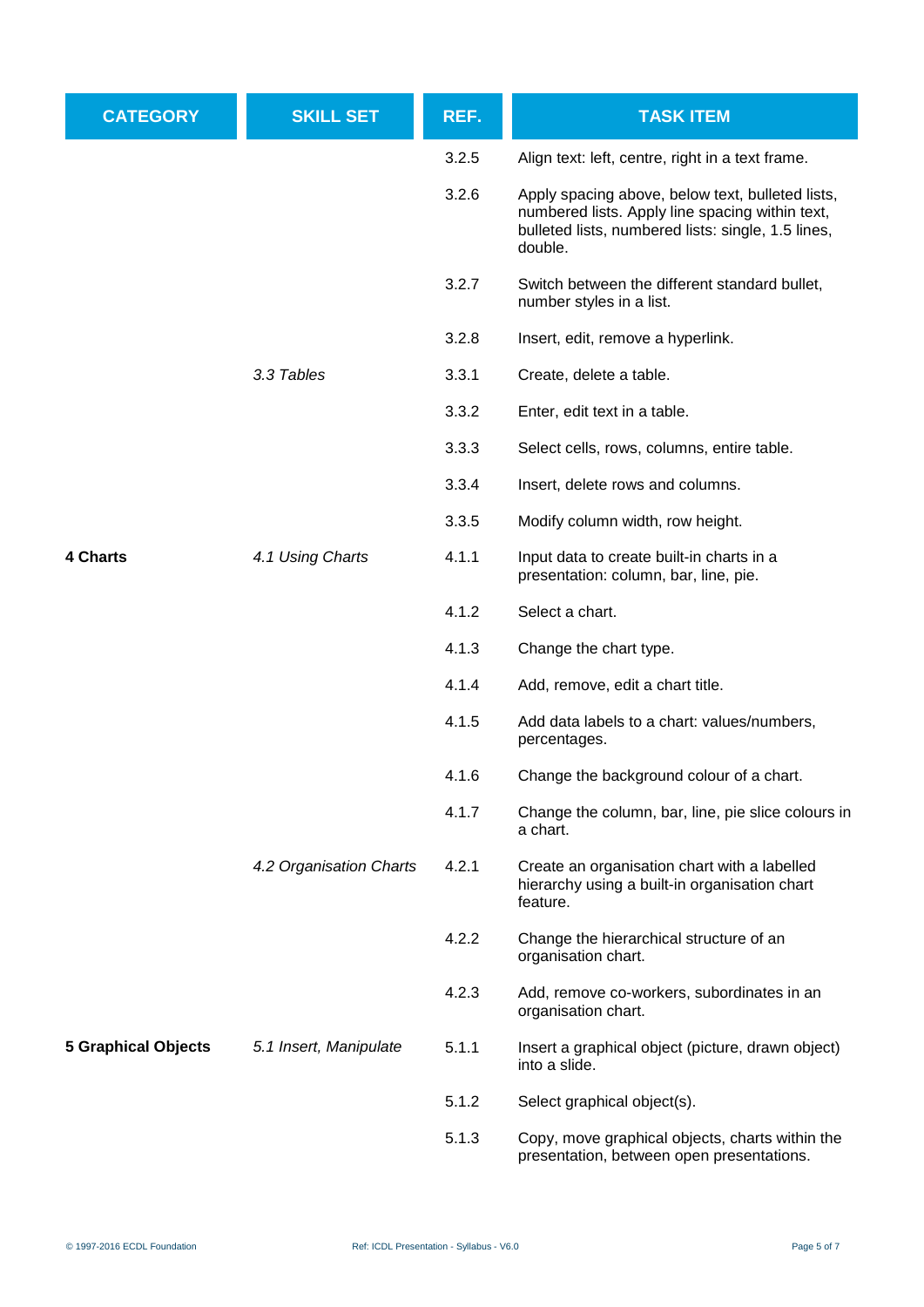| <b>CATEGORY</b>          | <b>SKILL SET</b>      | REF.  | <b>TASK ITEM</b>                                                                                                                                |
|--------------------------|-----------------------|-------|-------------------------------------------------------------------------------------------------------------------------------------------------|
|                          |                       | 5.1.4 | Resize a graphical object maintaining, not<br>maintaining aspect ratio. Resize a chart.                                                         |
|                          |                       | 5.1.5 | Delete a graphical object, chart.                                                                                                               |
|                          |                       | 5.1.6 | Rotate, flip a graphical object.                                                                                                                |
| 5.2 Drawing              |                       | 5.1.7 | Align graphical object(s) relative to a slide: left,<br>centre, right, top, bottom.                                                             |
|                          |                       | 5.1.8 | Align graphical objects relative to each other: left,<br>centre, right, top, bottom, middle.                                                    |
|                          |                       | 5.2.1 | Add different types of drawn object to a slide:<br>line, arrow, block arrow, rectangle, square, oval,<br>circle, text box.                      |
|                          |                       | 5.2.2 | Enter text into a text box, block arrow, rectangle,<br>square, oval, circle.                                                                    |
|                          |                       | 5.2.3 | Change drawn object background colour, line<br>colour, line width, line style.                                                                  |
|                          |                       | 5.2.4 | Change arrow start style, arrow finish style.                                                                                                   |
|                          |                       | 5.2.5 | Apply a shadow to a drawn object.                                                                                                               |
|                          |                       | 5.2.6 | Group, ungroup drawn objects in a slide.                                                                                                        |
|                          |                       | 5.2.7 | Bring a drawn object one level forward, one level<br>backward, to the front, to the back of other drawn<br>objects.                             |
| <b>6 Prepare Outputs</b> | 6.1 Preparation       | 6.1.1 | Add, remove built-in transition effects between<br>slides.                                                                                      |
|                          |                       | 6.1.2 | Add, remove preset animation effects for<br>different slide elements.                                                                           |
|                          |                       | 6.1.3 | Add presenter notes to slide(s).                                                                                                                |
|                          |                       | 6.1.4 | Hide, show slide(s).                                                                                                                            |
|                          |                       | 6.1.5 | Enter text into footer of specific slide(s), all slides<br>in a presentation.                                                                   |
|                          |                       | 6.1.6 | Apply automatic slide numbering, automatically<br>updated date, fixed date to the footer of specific<br>slide(s), all slides in a presentation. |
|                          | 6.2 Check and Deliver | 6.2.1 | Spell check a presentation and make changes<br>like: correcting spelling errors, ignoring specific<br>words, deleting repeated words.           |
|                          |                       | 6.2.2 | Change slide orientation to portrait, landscape.<br>Select appropriate output format for slide<br>presentation like: paper, on-screen show.     |